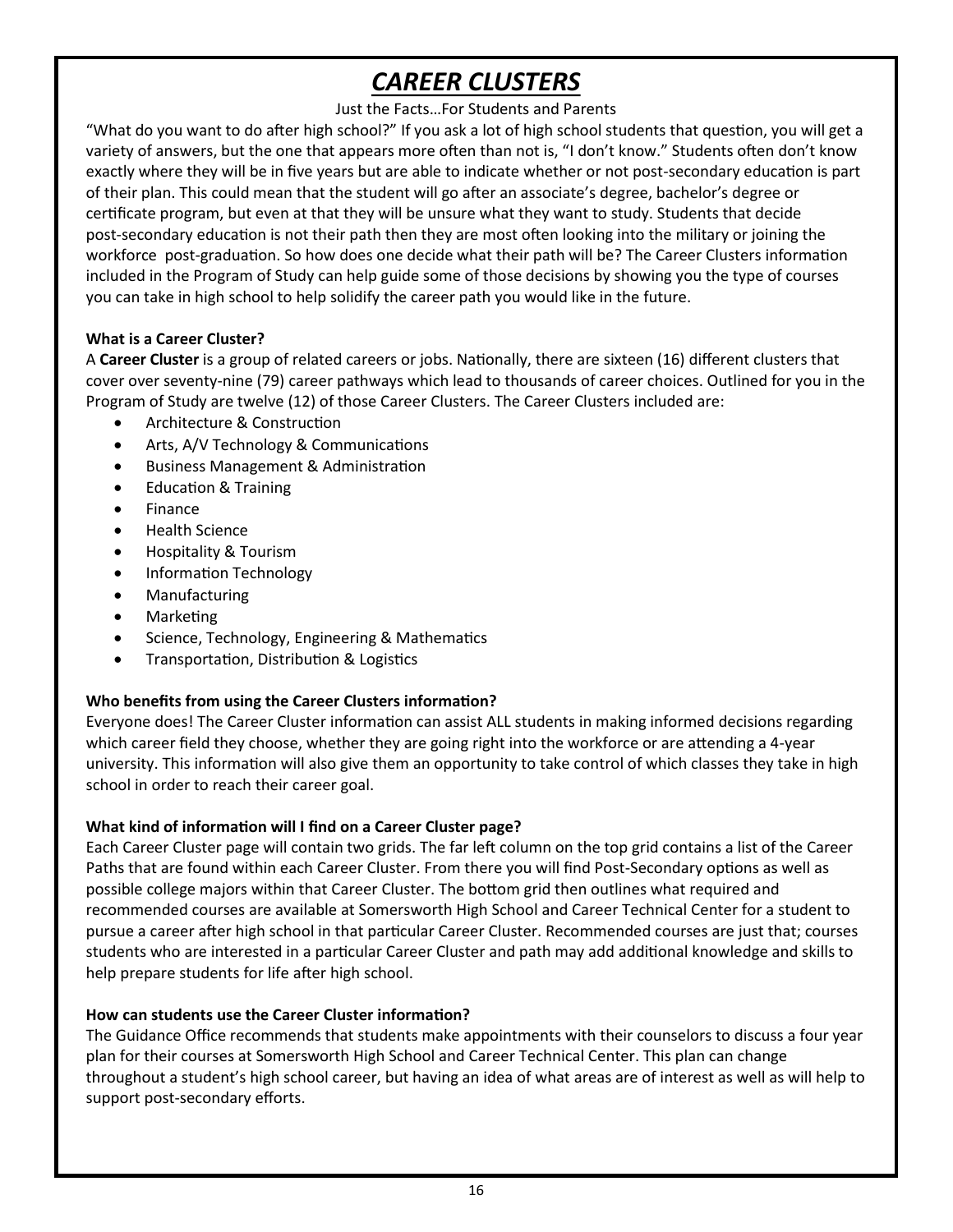### *EDUCATION & TRAINING CAREER CLUSTER*

| <b>Career Paths</b>    | <b>Certificate Programs</b>                     | 2-Year College                                              | 4-Year College                               |
|------------------------|-------------------------------------------------|-------------------------------------------------------------|----------------------------------------------|
| Para-Educator          | Associate Teacher, Early<br>Childhood Education | Early Care & Education: Young<br>Children with Disabilities | Education                                    |
| Occupational Therapist | Autism Education                                |                                                             | Occupational Therapy                         |
| K-8 Classroom Teacher  |                                                 | Early Childhood Education                                   | <b>Teacher Education, Multiple</b><br>Levels |
| High School Teacher    |                                                 |                                                             | High School Teaching                         |

| Grade 9                        | Grade 10                           | Grade 11                            | Grade 12                     |
|--------------------------------|------------------------------------|-------------------------------------|------------------------------|
| <b>Required Courses:</b>       | <b>Required Courses:</b>           | <b>Required Courses:</b>            | <b>Required Courses:</b>     |
| Survey of Lit. and Composition | World Lit. and Composition         | American Lit. and Composition       | British Lit. and Composition |
| Integrated Math 1              | Integrated Math 2                  | Integrated Math 3                   | <b>Recommended Courses:</b>  |
| <b>Physical Earth Science</b>  | <b>Biology</b>                     | Government                          | Physics                      |
| World Cultures and Geography   | <b>US History</b>                  | <b>Economics</b>                    | Math Elective                |
| <b>Physical Education</b>      | Fine Art (Into to Art)             | Computer                            | Teaching Education,          |
| Freshman Health                | <b>Physical Education Elective</b> | <b>Recommended Courses:</b>         | Multiple Levels II           |
| <b>Recommended Courses:</b>    | <b>Health Elective</b>             | World Languages III                 | Child Health, Safety, and    |
| World Languages I              | <b>Recommended Courses:</b>        | Chemistry                           | <b>Nutrition</b>             |
|                                | World Languages II                 | <b>Teaching Education, Multiple</b> | Art, Music Movement, and     |
|                                | Intro to Teacher Education         | Levels I                            | Drama                        |
|                                |                                    | Child Development                   |                              |
|                                |                                    |                                     |                              |

# *HEALTH SCIENCE CAREER CLUSTER*

| <b>Career Paths</b>        | <b>Certificate Programs</b>      | 2-Year College              | 4-Year College                |
|----------------------------|----------------------------------|-----------------------------|-------------------------------|
| <b>Biomedical Engineer</b> | Phlebotomy                       | <b>Biological Sciences</b>  | <b>Biomedical Engineering</b> |
| <b>Forensic Scientist</b>  | Criminal Justice                 | Chemistry                   | <b>Forensic Chemistry</b>     |
| Pathologist                | Diagnostic Medical<br>Sonography | Liberal Arts-Health Science | Biochemistry                  |

| Grade 9                        | Grade 10                           | Grade 11                      | Grade 12                     |
|--------------------------------|------------------------------------|-------------------------------|------------------------------|
| <b>Required Courses:</b>       | <b>Required Courses:</b>           | <b>Required Courses:</b>      | <b>Required Courses:</b>     |
| Survey of Lit. and Composition | World Lit. and Composition         | American Lit. and Composition | British Lit. and Composition |
| Integrated Math 1              | Integrated Math 2                  | Integrated Math 3             | <b>Recommended Courses:</b>  |
| <b>Physical Earth Science</b>  | Biology                            | Government                    | Math Elective                |
| World Cultures and Geography   | <b>US History</b>                  | Economics                     | Biotechnology II             |
| <b>Physical Education</b>      | Fine Art (Into to Art)             | Computer                      | Honors Anatomy &             |
| Freshman Health                | <b>Physical Education Elective</b> | <b>Recommended Courses:</b>   | Physiology I                 |
| <b>Recommended Courses:</b>    | <b>Health Elective</b>             | World Languages III           | Honors Anatomy &             |
| World Languages I              | <b>Recommended Courses:</b>        | Chemistry                     | Physiology II                |
|                                | World Languages II                 | Biotechnology I               |                              |
|                                |                                    | Intro to Anatomy & Physiology |                              |
|                                |                                    |                               |                              |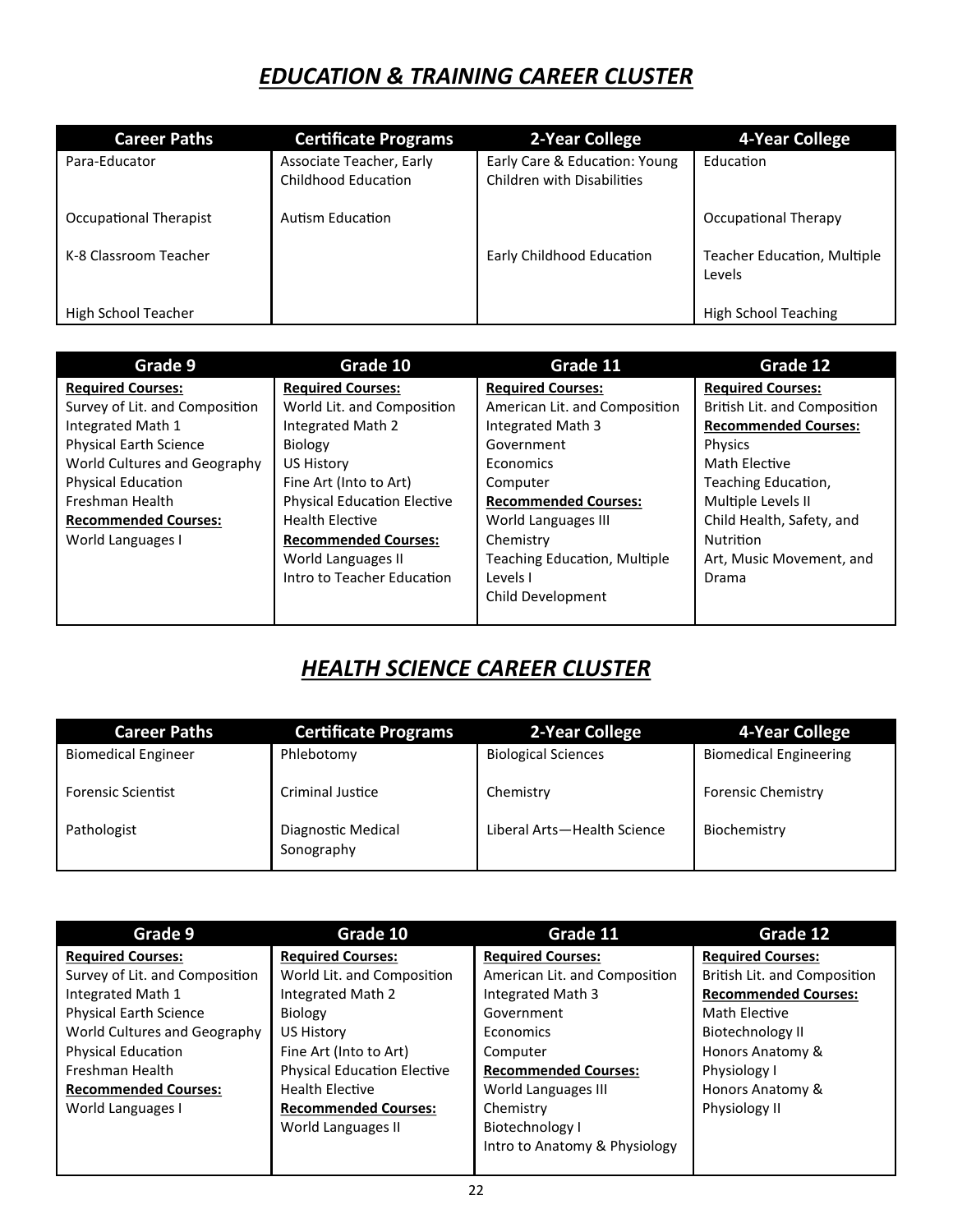# *ARTS,A/V TECHNOLOGY & COMMUNICATIONS CAREER CLUSTER*

| <b>Career Paths</b>     | <b>Certificate Programs</b>         | 2-Year College             | 4-Year College                   |
|-------------------------|-------------------------------------|----------------------------|----------------------------------|
| Web or Graphic Designer | Graphic Design for Web              | Web Development & Design   | Digital Arts                     |
| Multimedia Artist       | <b>Integrated Arts</b>              | <b>Fine Arts</b>           | Studio Arts                      |
| Animator                | Programming                         | Graphic Design/Illustrator |                                  |
| Camera Operator         |                                     |                            | Film Production                  |
| Video Editor            | <b>Graphic Design for Animation</b> | <b>Visual Arts</b>         | Animation and Special<br>Effects |

| Grade 9                        | Grade 10                           | Grade 11                      | Grade 12                       |
|--------------------------------|------------------------------------|-------------------------------|--------------------------------|
| <b>Required Courses:</b>       | <b>Required Courses:</b>           | <b>Required Courses:</b>      | <b>Required Courses:</b>       |
| Survey of Lit. and Composition | World Lit. and Composition         | American Lit. and Composition | British Lit. and Composition   |
| Integrated Math 1              | Integrated Math 2                  | Integrated Math 3             | <b>Recommended Courses:</b>    |
| <b>Physical Earth Science</b>  | Biology                            | Government                    | Physics                        |
| World Cultures and Geography   | <b>US History</b>                  | Economics                     | Math Elective                  |
| <b>Physical Education</b>      | Fine Art (Into to Art)             | Computer                      | Digital Media III &IV          |
| Freshman Health                | <b>Physical Education Elective</b> | <b>Recommended Courses:</b>   | <b>Broadcast Technology II</b> |
| <b>Recommended Courses:</b>    | <b>Health Elective</b>             | World Languages III           |                                |
| World Languages I              | <b>Recommended Courses:</b>        | Chemistry                     |                                |
|                                | World Languages II                 | Digital Media I & II          |                                |
|                                | Into to Broadcast                  | <b>Broadcast Technology I</b> |                                |
|                                | Technology                         |                               |                                |
|                                |                                    |                               |                                |

### *INFORMATION TECHNOLOGY CAREER CLUSTER*

| <b>Career Paths</b>             | <b>Certificate Programs</b>   | 2-Year College             | 4-Year College                       |
|---------------------------------|-------------------------------|----------------------------|--------------------------------------|
| Computer Programmer             | <b>IT Tech Support</b>        | <b>Computer Networking</b> | <b>Information Technology</b>        |
| <b>Graphic Designers</b>        | <b>Network Administration</b> | Computer Technology        | Game and Interactive Media<br>Design |
| <b>Computer System Analysts</b> | Computer Info Systems         | <b>Computer Service</b>    | <b>Computer Science</b>              |

| Grade 9                        | Grade 10                           | Grade 11                      | Grade 12                     |
|--------------------------------|------------------------------------|-------------------------------|------------------------------|
| <b>Required Courses:</b>       | <b>Required Courses:</b>           | <b>Required Courses:</b>      | <b>Required Courses:</b>     |
| Survey of Lit. and Composition | World Lit. and Composition         | American Lit. and Composition | British Lit. and Composition |
| Integrated Math 1              | Integrated Math 2                  | Integrated Math 3             | <b>Recommended Courses:</b>  |
| <b>Physical Earth Science</b>  | Biology                            | Government                    | Physics                      |
| World Cultures and Geography   | US History                         | Economics                     | Math Elective                |
| Physical Education             | Fine Art (Into to Art)             | Computer                      | Computer/Network             |
| Freshman Health                | <b>Physical Education Elective</b> | <b>Recommended Courses:</b>   | Technician II                |
| <b>Recommended Courses:</b>    | <b>Health Elective</b>             | World Languages III           |                              |
| World Languages I              | <b>Recommended Courses:</b>        | Chemistry                     |                              |
|                                | World Languages II                 | Computer/Network Technician I |                              |
|                                | <b>Computer Education</b>          |                               |                              |
|                                |                                    |                               |                              |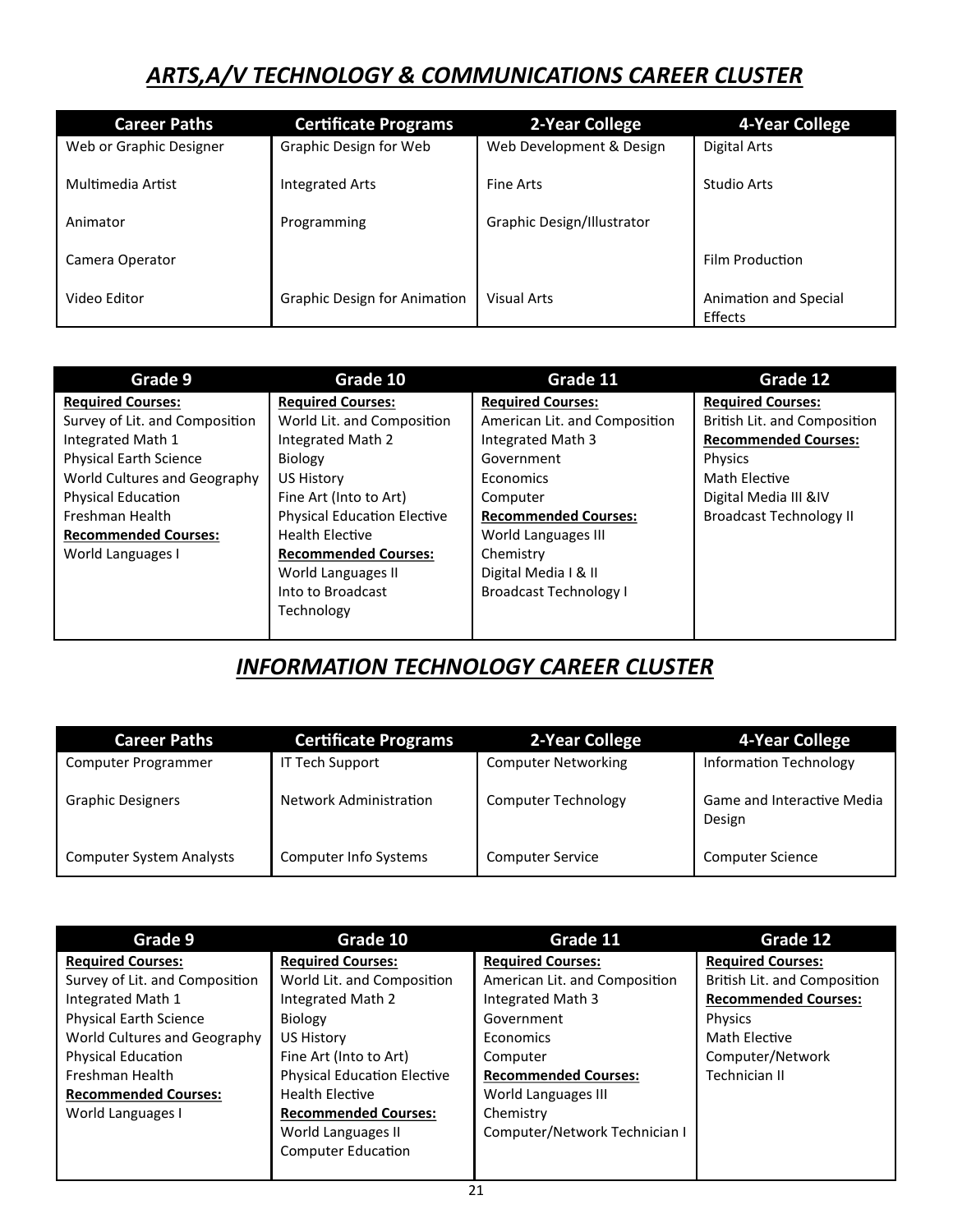# *HOSPITALITY & TOURISM CAREER CLUSTER*

| <b>Career Paths</b>        | <b>Certificate Programs</b>    | 2-Year College                       | 4-Year College                         |
|----------------------------|--------------------------------|--------------------------------------|----------------------------------------|
| Chef                       | <b>Food Service Production</b> | <b>Culinary Arts &amp; Nutrition</b> | <b>Nutrition</b>                       |
| Pastry Chef                | Pastry Arts                    | <b>Baking and Pastry Arts</b>        | <b>Culinary Arts</b>                   |
| <b>Restaurant Manager</b>  | Institutional Food Service     | <b>Restaurant Management</b>         | Business Administration-<br>Management |
| <b>Hospitality Manager</b> | Event/Conference<br>Management | <b>Hospitality Management</b>        | <b>Hospitality Management</b>          |

| Grade 9                        | Grade 10                           | Grade 11                      | Grade 12                     |
|--------------------------------|------------------------------------|-------------------------------|------------------------------|
| <b>Required Courses:</b>       | <b>Required Courses:</b>           | <b>Required Courses:</b>      | <b>Required Courses:</b>     |
| Survey of Lit. and Composition | World Lit. and Composition         | American Lit. and Composition | British Lit. and Composition |
| Integrated Math 1              | Integrated Math 2                  | Integrated Math 3             | <b>Recommended Courses:</b>  |
| <b>Physical Earth Science</b>  | <b>Biology</b>                     | Government                    | Physics                      |
| World Cultures and Geography   | <b>US History</b>                  | Economics                     | Math Elective                |
| <b>Physical Education</b>      | Fine Art (Into to Art)             | Computer                      | Culinary Arts II             |
| Freshman Health                | <b>Physical Education Elective</b> | <b>Recommended Courses:</b>   | Accounting II (Rochester)    |
| <b>Recommended Courses:</b>    | <b>Health Elective</b>             | World Languages III           |                              |
| World Languages I              | <b>Recommended Courses:</b>        | Chemistry                     |                              |
|                                | World Languages II                 | Culinary Arts I               |                              |
|                                |                                    | Accounting I (Rochester)      |                              |

# *MARKETING CAREER CLUSTER*

| <b>Career Paths</b>            | <b>Certificate Programs</b>        | 2-Year College                | 4-Year College               |
|--------------------------------|------------------------------------|-------------------------------|------------------------------|
| Marketing                      | Marketing                          | <b>Business Studies</b>       | Marketing                    |
| <b>Advertising Sales Agent</b> | <b>Business Communications</b>     |                               | Advertising                  |
| <b>Buyers and Purchasers</b>   |                                    | <b>Fashion Merchandising</b>  | <b>Fashion Merchandising</b> |
| <b>Management Consultants</b>  | <b>Business Management</b>         | <b>Digital Communications</b> | Communications               |
| Grade 9                        | Grade 10                           | Grade 11                      | Grade 12                     |
| <b>Required Courses:</b>       | <b>Required Courses:</b>           | <b>Required Courses:</b>      | <b>Required Courses:</b>     |
|                                |                                    |                               |                              |
| Survey of Lit. and Composition | World Lit. and Composition         | American Lit. and Composition | British Lit. and Composition |
| Integrated Math 1              | Integrated Math 2                  | Integrated Math 3             | <b>Recommended Courses:</b>  |
| <b>Physical Earth Science</b>  | Biology                            | Government                    | Physics                      |
| World Cultures and Geography   | US History                         | Economics                     | Math Elective                |
| Physical Education             | Fine Art (Into to Art)             | Computer                      | Marketing II                 |
| Freshman Health                | <b>Physical Education Elective</b> | <b>Recommended Courses:</b>   |                              |
| <b>Recommended Courses:</b>    | <b>Health Elective</b>             | World Languages III           |                              |
| World Languages I              | <b>Recommended Courses:</b>        | Chemistry                     |                              |
| <b>Fashion Merchandising</b>   | World Languages II                 | Marketing I                   |                              |
|                                | <b>Sports Marketing</b>            |                               |                              |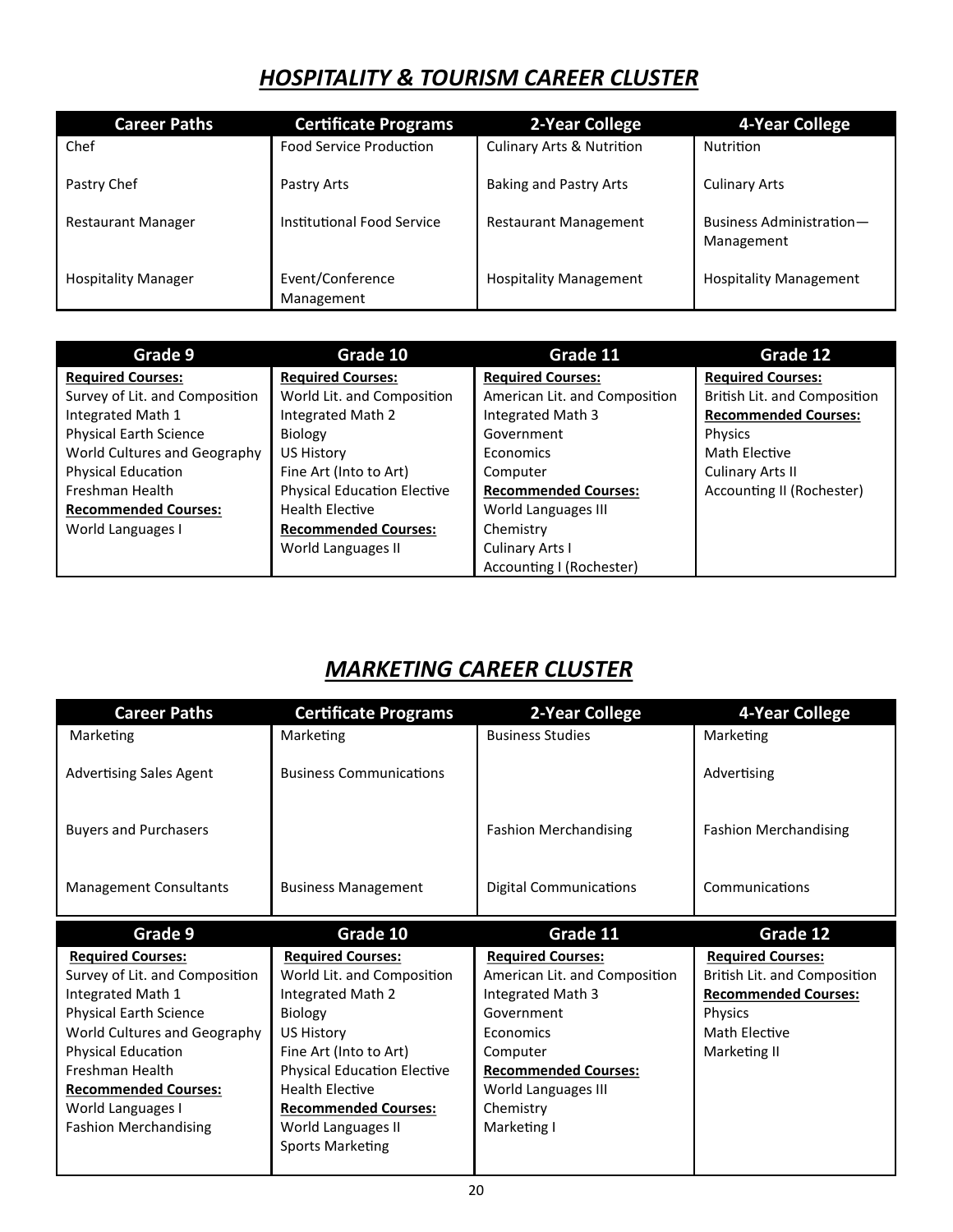### *BUSINESS MANAGEMENT AND ADMINISTRATION CAREER CLUSTER*

| <b>Career Paths</b>         | <b>Certificate Programs</b>      | 2-Year College                 | 4-Year College                                       |
|-----------------------------|----------------------------------|--------------------------------|------------------------------------------------------|
| Human Resources Manager     | Human Resource<br>Management     | <b>Business Administration</b> | Human Resources<br>Management                        |
| <b>Store Manager</b>        | Entrepreneurship                 | <b>Office Management</b>       | Retailing, Fashion<br>Merchandising                  |
| <b>Compensation Analyst</b> | Bookkeeping                      | <b>Mathematics and Science</b> | Economics-Financial &<br><b>Managerial Economics</b> |
| <b>Small Business Owner</b> | <b>Small Business Management</b> | Entrepreneurship               | Franchising                                          |

| Grade 9                        | Grade 10                           | Grade 11                      | Grade 12                     |
|--------------------------------|------------------------------------|-------------------------------|------------------------------|
| <b>Required Courses:</b>       | <b>Required Courses:</b>           | <b>Required Courses:</b>      | <b>Required Courses:</b>     |
| Survey of Lit. and Composition | World Lit. and Composition         | American Lit. and Composition | British Lit. and Composition |
| Integrated Math 1              | Integrated Math 2                  | Integrated Math 3             | <b>Recommended Courses:</b>  |
| <b>Physical Earth Science</b>  | Biology                            | Government                    | <b>Physics</b>               |
| World Cultures and Geography   | US History                         | Economics                     | Math Elective                |
| Physical Education             | Fine Art (Into to Art)             | Computer                      | Accounting II (Rochester)    |
| Freshman Health                | <b>Physical Education Elective</b> | <b>Recommended Courses:</b>   |                              |
| <b>Recommended Courses:</b>    | <b>Health Elective</b>             | World Languages III           |                              |
| World Languages I              | <b>Recommended Courses:</b>        | Chemistry                     |                              |
|                                | World Languages II                 | Accounting I (Rochester)      |                              |
|                                |                                    |                               |                              |

# *FINANCE CAREER CLUSTER*

| <b>Career Paths</b>    | <b>Certificate Programs</b> | 2-Year College                 | 4-Year College                 |
|------------------------|-----------------------------|--------------------------------|--------------------------------|
| <b>Cost Estimators</b> | Accounting                  | Finance                        | <b>Business Administration</b> |
| Accountant             | Finance                     | <b>Business Administration</b> | Accounting                     |
| <b>Tax Examiner</b>    | Finance                     | Liberal Arts-Mathematics       | Economics                      |
| Real Estate Appraiser  |                             | <b>Real Estate</b>             | <b>Business Management</b>     |

| Grade 9                        | Grade 10                           | Grade 11                         | Grade 12                     |
|--------------------------------|------------------------------------|----------------------------------|------------------------------|
| <b>Required Courses:</b>       | <b>Required Courses:</b>           | <b>Required Courses:</b>         | <b>Required Courses:</b>     |
| Survey of Lit. and Composition | World Lit. and Composition         | American Lit. and Composition    | British Lit. and Composition |
| Integrated Math 1              | Integrated Math 2                  | Integrated Math 3                | <b>Recommended Courses:</b>  |
| <b>Physical Earth Science</b>  | Biology                            | Government                       | Physics                      |
| World Cultures and Geography   | <b>US History</b>                  | Economics                        | Math Elective                |
| Physical Education             | Fine Art (Into to Art)             | Computer                         | Accounting II (Rochester)    |
| Freshman Health                | <b>Physical Education Elective</b> | <b>Recommended Courses:</b>      | <b>Banking and Financial</b> |
| <b>Recommended Courses:</b>    | <b>Health Elective</b>             | World Languages III              | Services 2 (Rochester)       |
| World Languages I              | <b>Recommended Courses:</b>        | Chemistry                        |                              |
|                                | World Languages II                 | Accounting I (Rochester)         |                              |
|                                |                                    | Banking and Financial Services 1 |                              |
|                                |                                    | (Rochester)                      |                              |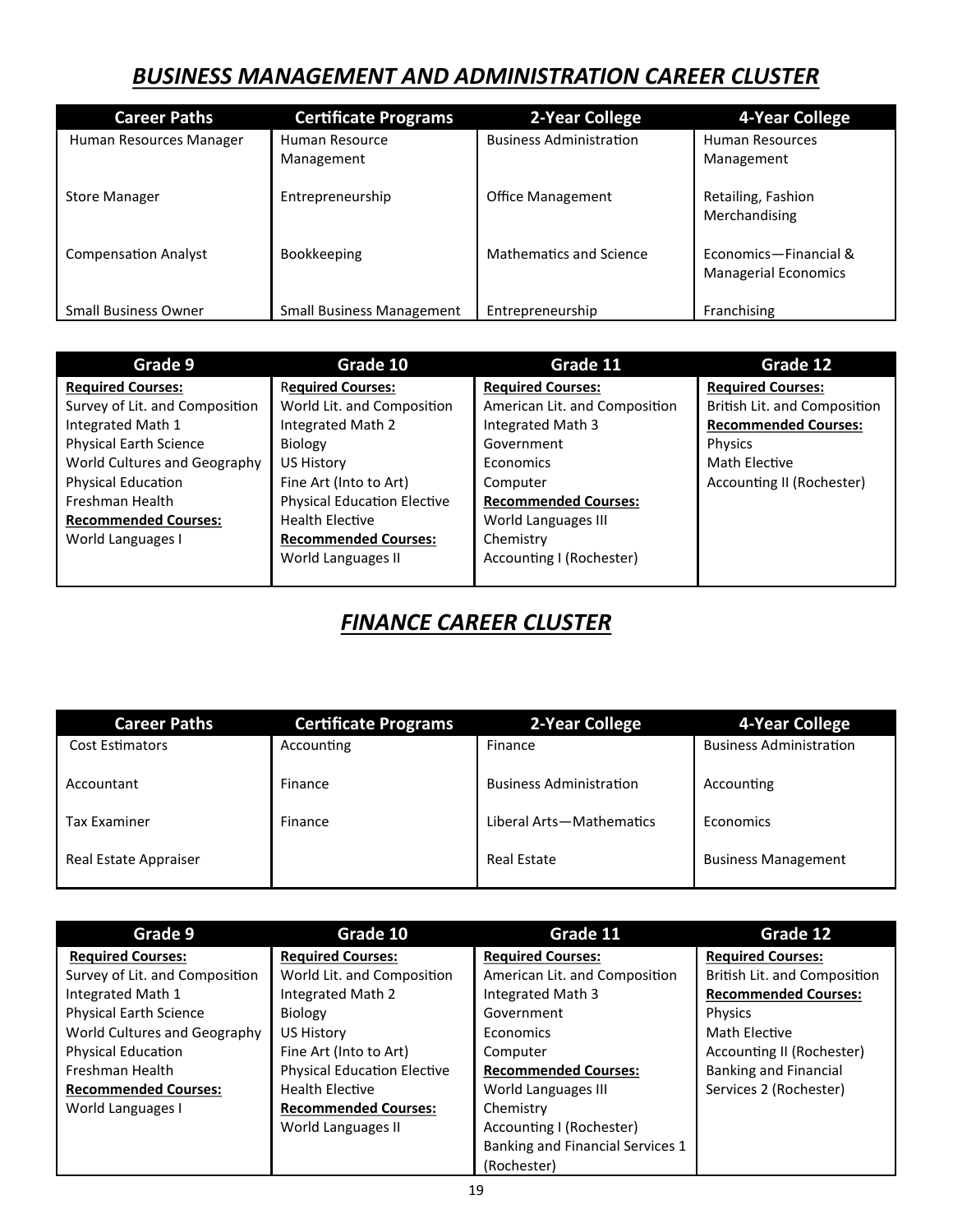### *SCIENCE,TECHNOLOGY, ENGINEERING & MATHEMATICS CAREER CLUSTER*

| <b>Career Paths</b>        | <b>Certificate Programs</b>                          | 2-Year College                               | 4-Year College                |
|----------------------------|------------------------------------------------------|----------------------------------------------|-------------------------------|
| <b>Mechanical Engineer</b> | Advanced Machine Tool Tech                           | Advanced Manufacturing and<br><b>Process</b> | <b>Mechanical Engineering</b> |
| <b>Electrical Engineer</b> | <b>Electrical Technology</b>                         | <b>Electrical Power and Control</b><br>Tech  | <b>Electrical Engineering</b> |
| Architect                  | Computer Aided Design-<br>Architectural Construction |                                              | Architectural Engineering     |
| Computer Hardware Engineer | <b>Numerical Control</b><br>Programming              | Robotics Technology                          | Aerospace Engineering         |

| Grade 9                        | Grade 10                           | Grade 11                      | Grade 12                     |
|--------------------------------|------------------------------------|-------------------------------|------------------------------|
| <b>Required Courses:</b>       | <b>Required Courses:</b>           | <b>Required Courses:</b>      | <b>Required Courses:</b>     |
| Survey of Lit. and Composition | World Lit. and Composition         | American Lit. and Composition | British Lit. and Composition |
| Integrated Math 1              | Integrated Math 2                  | Integrated Math 3             | <b>Recommended Courses:</b>  |
| <b>Physical Earth Science</b>  | <b>Biology</b>                     | Government                    | Physics                      |
| World Cultures and Geography   | US History                         | Economics                     | Math Elective                |
| <b>Physical Education</b>      | Fine Art (Into to Art)             | Computer                      | Computer Integrated          |
| Freshman Health                | <b>Physical Education Elective</b> | <b>Recommended Courses:</b>   | Manufacturing                |
| <b>Recommended Courses:</b>    | <b>Health Elective</b>             | World Languages III           | Engineering Design and       |
| World Languages I              | <b>Recommended Courses:</b>        | Chemistry                     | Development                  |
|                                | World Languages II                 | <b>Digital Electronics</b>    |                              |
|                                | Introduction to Engineering        | Principles of Engineering     |                              |
|                                | Design                             |                               |                              |
|                                |                                    |                               |                              |

# *ARCHITECTURE AND CONSTRUCTION CAREER CLUSTER*

| <b>Career Paths</b>       | <b>Certificate Programs</b>                                  | 2-Year College                             | 4-Year College                                         |
|---------------------------|--------------------------------------------------------------|--------------------------------------------|--------------------------------------------------------|
| <b>Facilities Manager</b> | <b>Building Construction</b><br>Technology                   | <b>Facilities Management</b>               | <b>Facilities Management</b>                           |
| <b>Industrial Manager</b> | <b>Construction Drafting</b>                                 | <b>Mathematics and Science</b>             | Industrial Engineering                                 |
| <b>Builder</b>            | Computer-Aided Design/<br><b>Architectural Concentration</b> | <b>Building Construction</b><br>Technology | Business Management-<br><b>Entrepreneurial Studies</b> |
| Architect                 |                                                              | Civil Engineering Technology               | Architecture                                           |

| Grade 9                        | Grade 10                           | Grade 11                      | Grade 12                     |
|--------------------------------|------------------------------------|-------------------------------|------------------------------|
| <b>Required Courses:</b>       | <b>Required Courses:</b>           | <b>Required Courses:</b>      | <b>Required Courses:</b>     |
| Survey of Lit. and Composition | World Lit. and Composition         | American Lit. and Composition | British Lit. and Composition |
| Integrated Math 1              | Integrated Math 2                  | Integrated Math 3             | <b>Recommended Courses:</b>  |
| <b>Physical Earth Science</b>  | Biology                            | Government                    | <b>Physics</b>               |
| World Cultures and Geography   | US History                         | <b>Economics</b>              | Math Elective                |
| <b>Physical Education</b>      | Fine Art (Into to Art)             | Computer                      | <b>Building Trades II</b>    |
| Freshman Health                | <b>Physical Education Elective</b> | <b>Recommended Courses:</b>   |                              |
| <b>Recommended Courses:</b>    | <b>Health Elective</b>             | World Languages III           |                              |
| World Languages I              | <b>Recommended Courses:</b>        | Chemistry                     |                              |
| Introduction to Engineering    | World Languages II                 | <b>Basic Home Repair</b>      |                              |
| Design                         | Woodworking Tech I                 | <b>Building Trades I</b>      |                              |
|                                | Woodworking Tech II                |                               |                              |